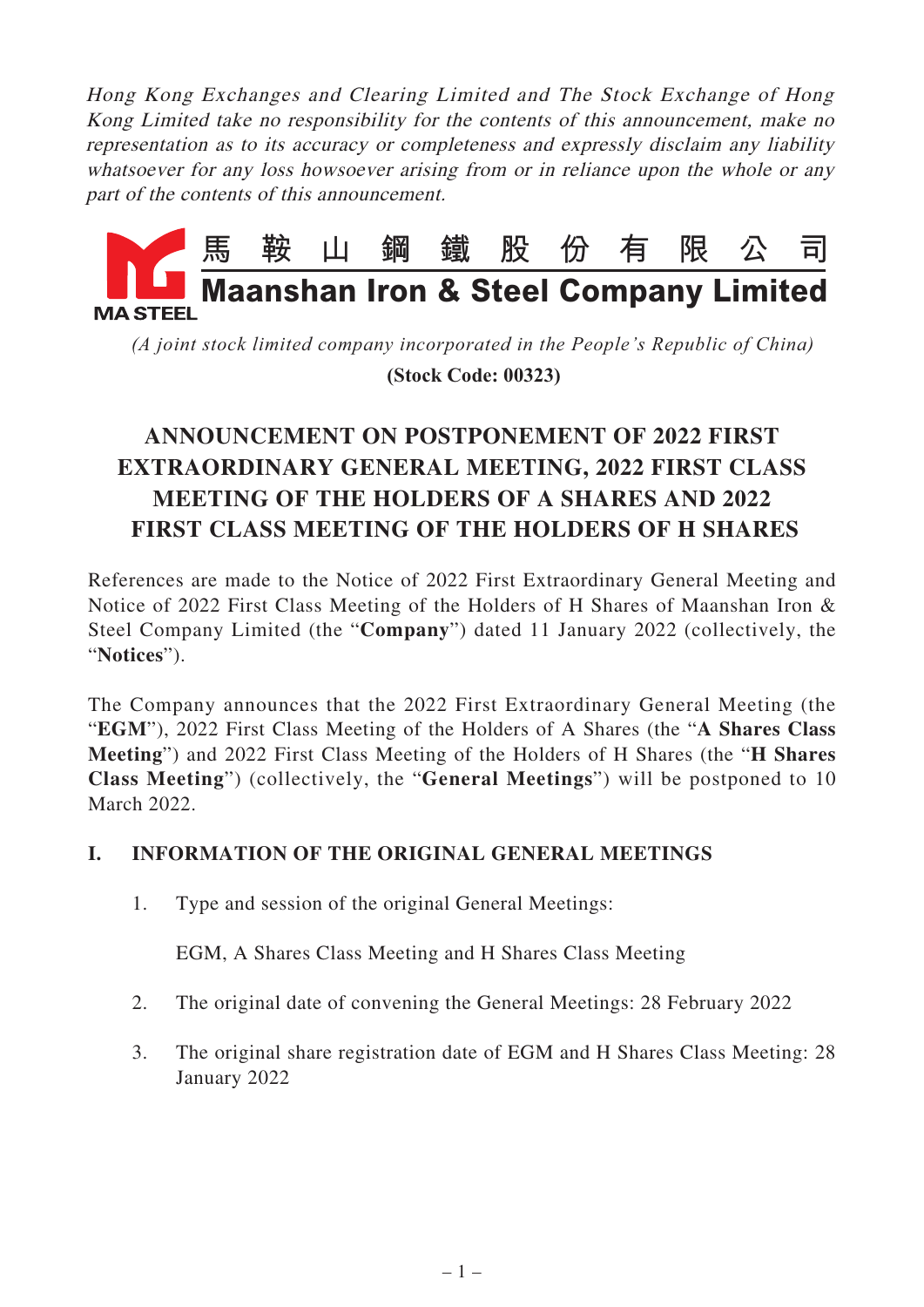### **II. REASONS FOR POSTPONEMENT OF THE GENERAL MEETINGS**

According to the relevant provisions of the Guidelines for the Implementation of Equity Incentives of Listed Companies Controlled by Central Enterprises, the equity incentive plans of listed companies controlled by central enterprises shall be reported to the state-owned assets supervision authorities for approval after being reviewed and approved by the central enterprises group corporation. The resolutions at the General Meetings of the Company are all share incentive scheme related matters. Due to an adjustment to the date of approval issued by the state-owned assets supervision authorities, the Company has therefore postponed the General Meetings.

### **III. INFORMATION OF THE GENERAL MEETINGS AFTER POSTPONEMENT**

1. Date and time of the General Meetings after postponement

Date and time of convening: 10 March 2022 at 1:30 p.m.

2. Change of book closure period of EGM and H Shares Class Meeting

The Company's register of members for H shares was originally scheduled to be closed from Saturday, 29 January 2022 to Monday, 28 February 2022 (both days inclusive), during which period no transfer of shares will be registered. Due to the postponement of the General Meetings, the book closure period of register of members for H shares will be changed to Saturday, 29 January 2022 to Thursday, 10 March 2022 (both days inclusive). During the book closure period of the register of members for H shares, no transfer of the H shares of the Company will be registered.

The reply slip and form of proxy for the EGM and H Shares Class Meeting were issued in conjunction with the Notices on 11 January 2022, and shall remain valid for the postponed EGM and H Shares Class Meeting. If a shareholder has completed and returned the reply slip and the form of proxy in accordance with the instructions printed thereon, such reply slip and form of proxy shall remain valid and such shareholder is not required to submit a separate reply slip and form of proxy. Holders of H shares who have not yet returned the form of proxy are requested to complete and return the form of proxy and a duly notarized power of attorney or other authorization documents (if any) in accordance with the instructions printed thereon, and deliver to the Company's registered address, not less than 24 hours before the time scheduled for convening the postponed EGM and H Shares Class Meeting.